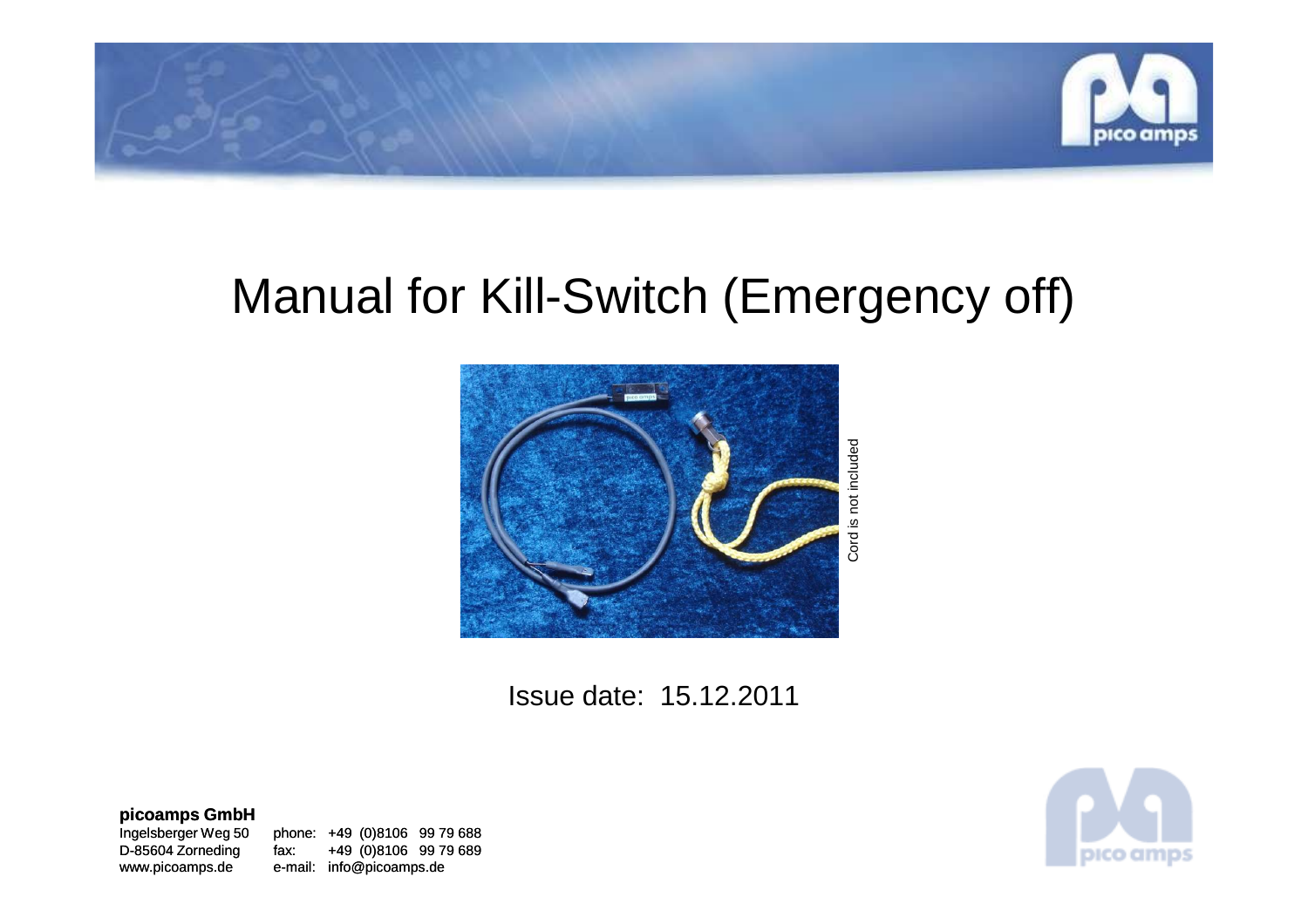### Description and Connection



The Kill Switch comes in two parts: a magnetically activated switch with electrical connectors and a strong magnet.

The switch contact closes when a sufficiently strong magnet resides close to the switch and opens when the magnet is removed.

If the magnet is fixed to the driver with an emergency rip cord the magnetic switch can be used as an emergency switch off.To do so, the switch has to be inserted in series into the electrical circuit that switches the relay for the motor current.

Normally this is the ignition circuit, where the magnetic switch is connected in series to the main switch (usually the ignition key switch).

Cord is not included

As an example the EVO1 series from Quantya® is already equipped with a thermal motor protection which is connected in series to the ignition key switch. The magnetic kill switch may be inserted where the thermal switch is connected to the cable harness. This place usually can be found underneath the tank cover of a Quantya® EVO1 series bike.

#### **WARNING!**

- •Take care that the motor protection circuit keeps connected properly and works reliably
- •Maximum switching power of the kill switch of 10 watts must not exceeded



**picoamps GmbH**

Ingelsberger Weg 50 phone: +49 (0)8106 99 79 688 D-85604 Zorneding fax: +49 (0)8106 99 79 689www.picoamps.de e-mail: info@picoamps.de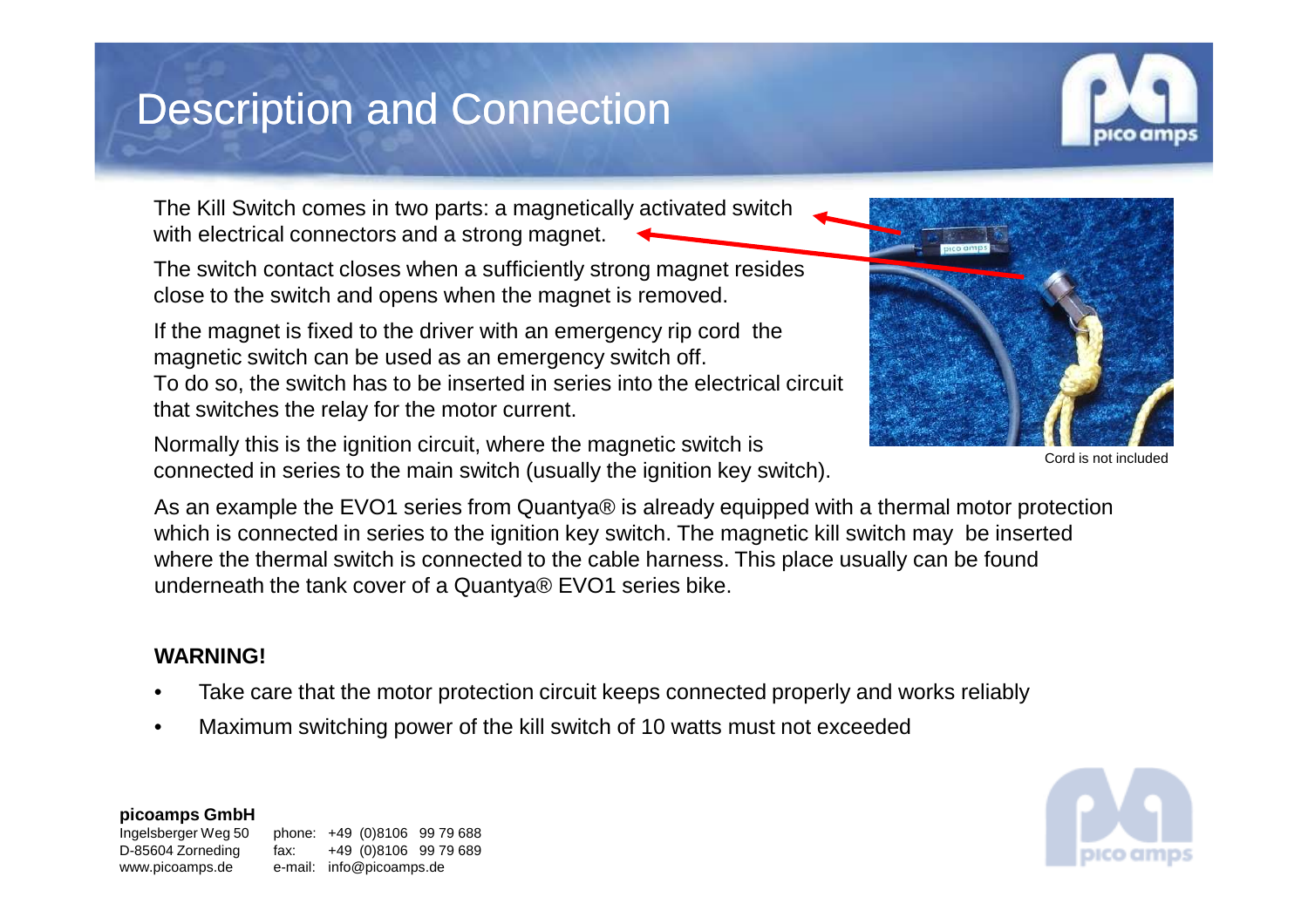# Important: Limitation of switching power

The maximum switching power of the kill switch is

$$
P_{\text{max}} = 10 \text{ W} = U_{\text{max, at opened switch}} * I_{\text{max, at closed switch}}
$$

 $\rightarrow$  The maximum possible current Imax has to be limited by a series resistor to prevent the  $\bullet$  is ill switch from being damaged and to ensure the emergency off functionality kill switch from being damaged and to ensure the emergency off functionality.



Shown below are the required series resistors for typical batterie types:

| <b>Battery - Type</b> | <b>Maximum voltage</b> | Maximum current I <sub>max</sub> | Serie resistor         |
|-----------------------|------------------------|----------------------------------|------------------------|
| 48 V                  | 60 V                   | 167 mA                           | 360 Ohm / 10 Watt *)   |
| 72 V                  | 90 V                   | 111 mA                           | 810 Ohm / 10 Watt *)   |
| 96 V                  | 120 V                  | 83 mA                            | 1,44 kOhm / 10 Watt *) |

\*) Depending on the internal resistance of connected devices (e.g. Relais, Solenoid, ...) the required current I<sub>max</sub> is smaller than listed in the table and thus series resistors with smaller power values can be used .

**picoamps GmbH**

Ingelsberger Weg 50 phone: +49 (0)8106 99 79 688 D-85604 Zorneding fax: +49 (0)8106 99 79 689www.picoamps.de e-mail: info@picoamps.de

pico amp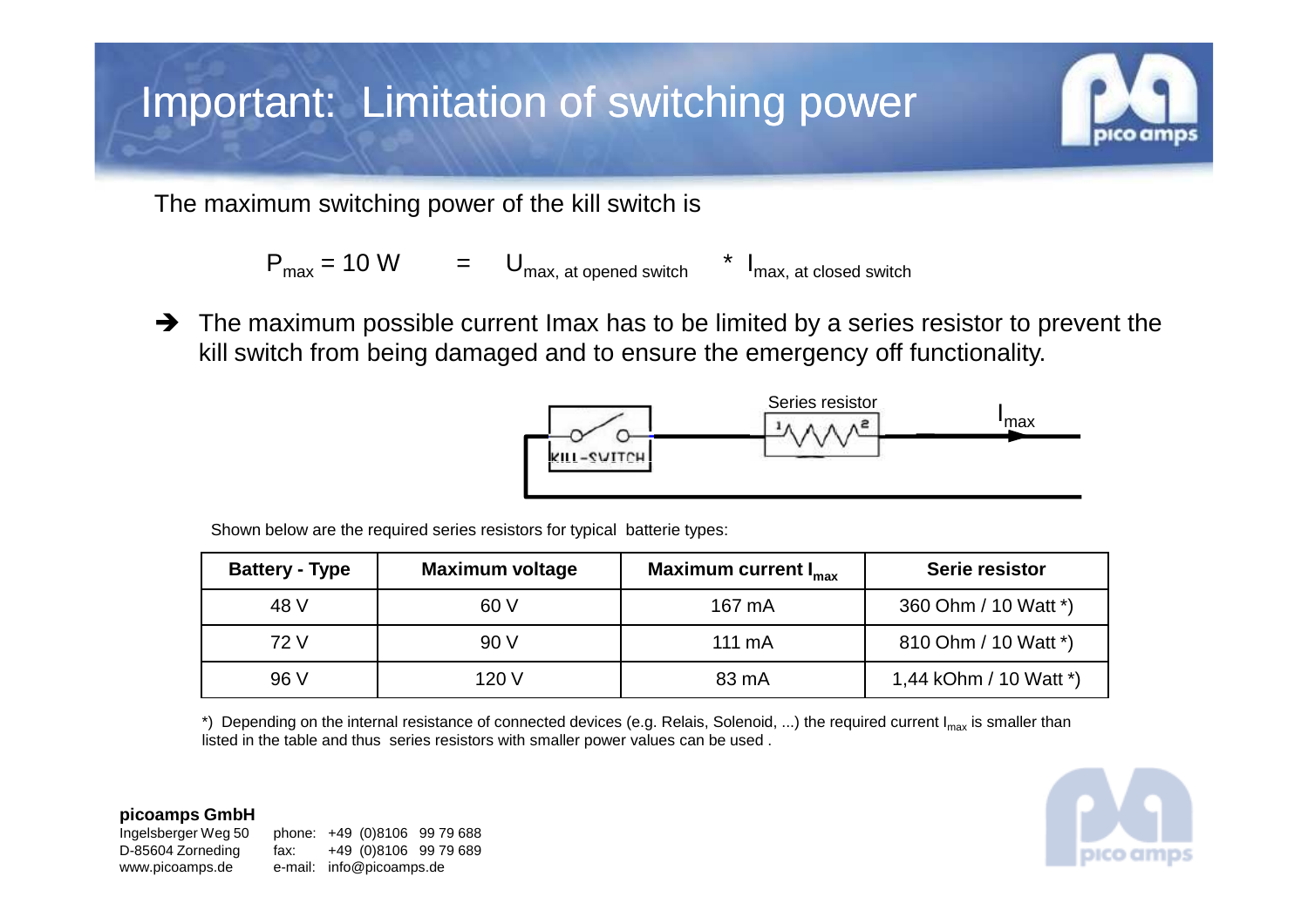### Mounting Instructions



The magnetic switch is fixed to the handle bar with two cable straps. For good performance find a place close to the clamps of the armatures.

The **position of the switch** has to be chosen such that the contact **closes reliably** when the magnet is in place at its anchor point and**opens reliably** when the magnet is pulled off.

The anchor point for the magnet may be an armature part made of iron, e.g. a small plate, an armature clamp or a screw head of sufficient size.

The magnet is fixed to the wrist of the driver with a flexible joint (cord or spiral cable) and is placed on the anchor point to make the vehicle ready to go

If the magnet is pulled off the anchor point, e.g. during an accident, the magnetic switch contact opens and the motor is switched off immediately.





**WARNING!** The iron parts of the anchor point may themselves become magnetic after some time and as a consequence obstruct that the magnetic switch opens when pulling off the magnet. In this case the magnetic switch has to be repositioned as described above so that it opens reliably.

#### **picoamps GmbH**

Ingelsberger Weg 50

phone: +49 (0)8106 99 79 688 D-85604 Zorneding fax: +49 (0)8106 99 79 689www.picoamps.de e-mail: info@picoamps.de

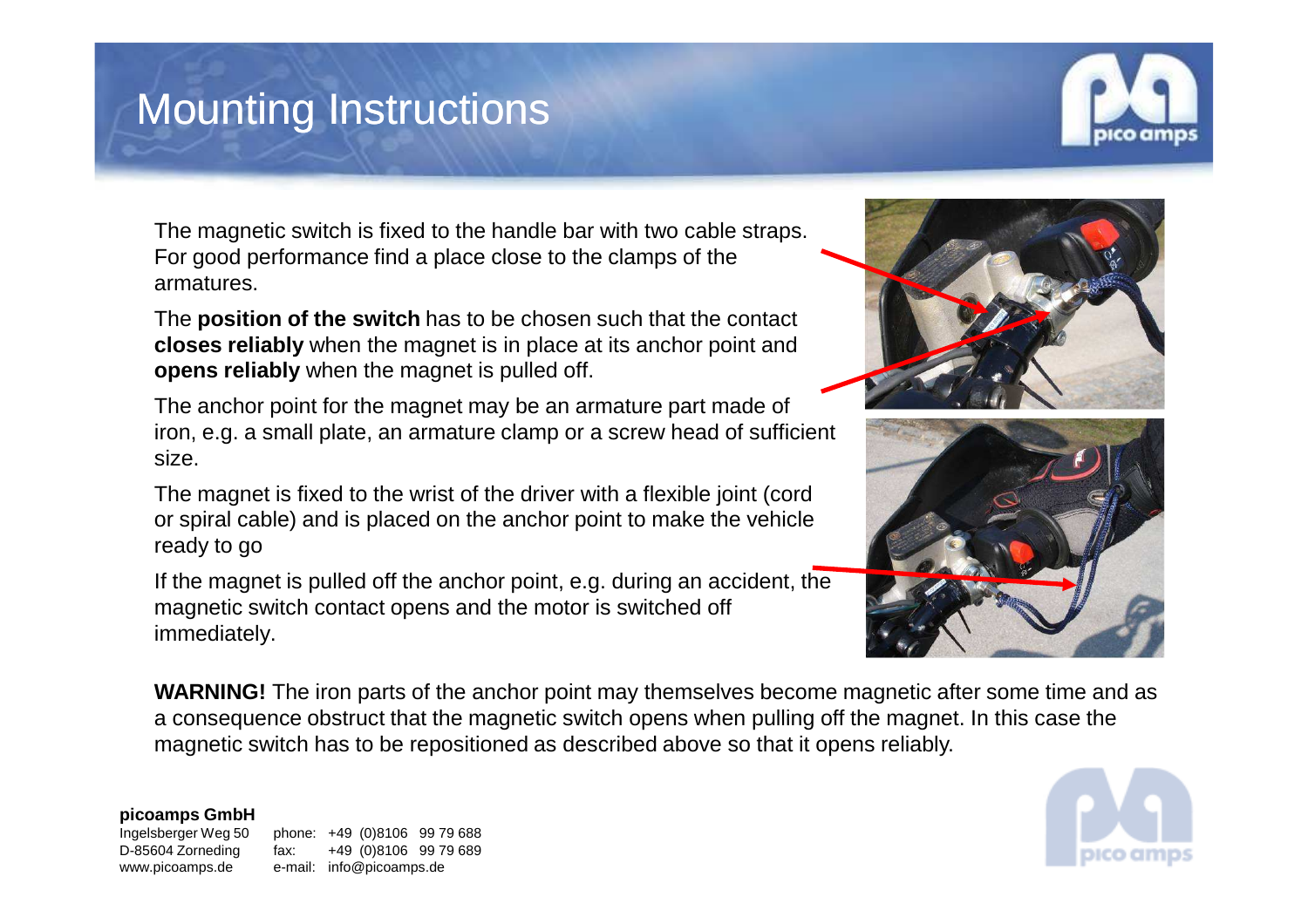## Connecting to Quantya® EVO1



Connectors of the kill switch

Connection of the motor protection switch of the Quantya® EVO1-series. The cable of the thermal switch is connected to the key switch connector.

Open the connection and insert the magnetic switch.





**WARNING!** Take care that the motor protection circuit keeps connected properly and works reliably.

#### **picoamps GmbH**

Ingelsberger Weg 50

phone: +49 (0)8106 99 79 688 D-85604 Zorneding fax: +49 (0)8106 99 79 689www.picoamps.de e-mail: info@picoamps.de